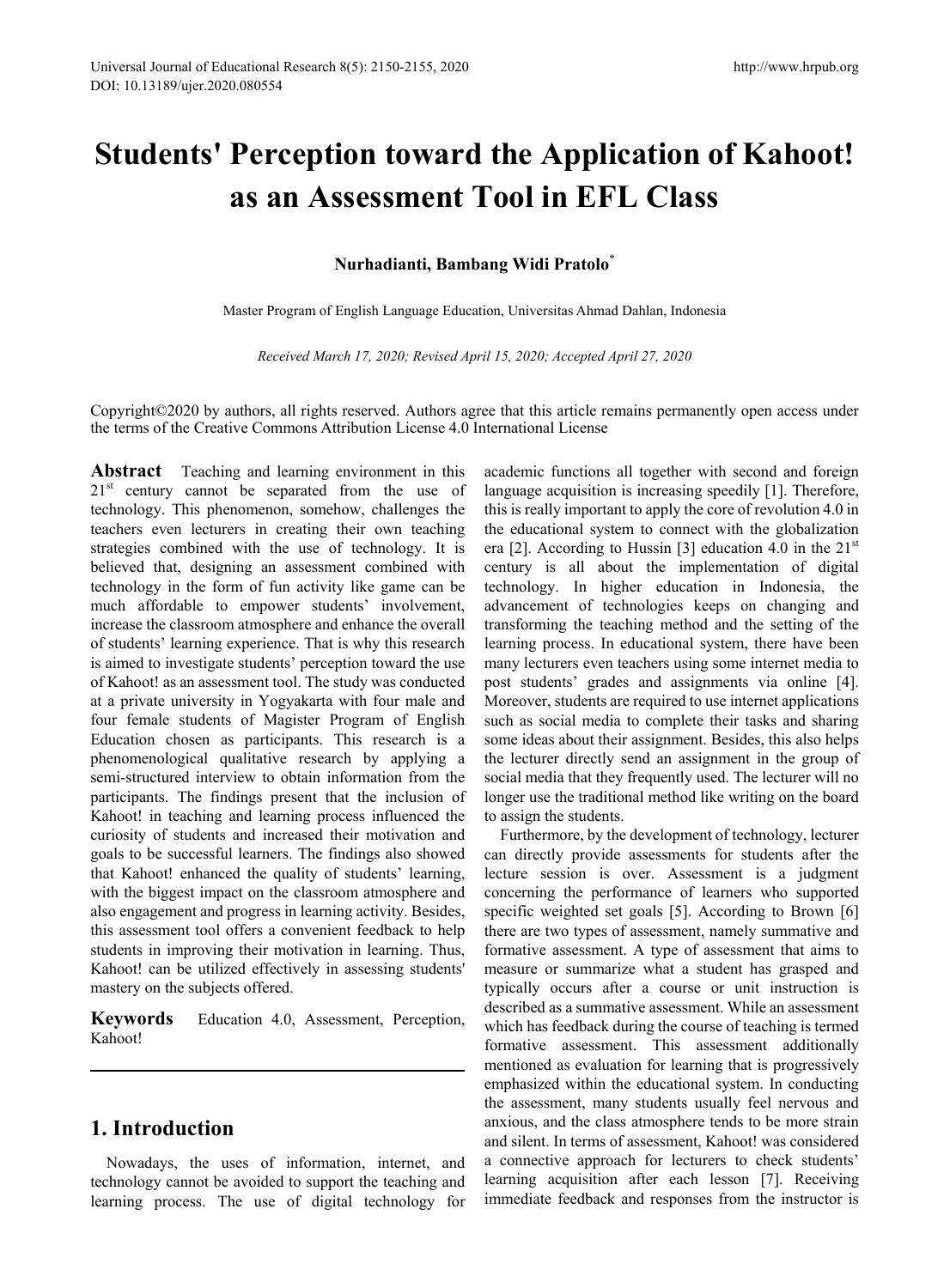one of the features in Kahoot. Direct feedback and result from Kahoot! helped the teachers to create effective time assessments to the students at the same time.

The influence of Education 4.0 has changed the classroom atmosphere in doing an assessment. Schunk, Meece, and Pintrich [8] defined a classroom atmosphere that is usually equated with classroom climate or classroom environment that refers to the social, psychological, and emotional options of the atmosphere or environment of the classroom. According to Dellos [9], Kahoot! may be a student response system that persuades students through the game. Not only game, Siegle [10] explained that this tool requires quizzes which contain questions that have up to four options, and this may contain varied multimedia system contents like photos or videos. Kahoot! is a web international academic platform which enables students to give a free response [11]. It is freely accessible and a game-based learning platform that has attained large response broadly with over thirty million users worldwide [12]. Applying Kahoot! in language learning is an excellent choice that teachers can use to create quizzes to assess students' achievement by adopting multiple-choice questions served in a game-based design for students [13]. It also emphasizes learning styles that involve the active role of participation of learners with their peers in a competitive manner through the learning process. In other words, Kahoot! can influence a child's emotional social development in the ability to compete and collaborate [14].

The advantages of Kahoot!, among others, for examples: this web tool allows teachers to make quizzes, discussions, and surveys by including various elements such as video, images, and text [15]. The students can access it easily by using a variety of different devices such as smartphones, tablets, laptops and other devices easily. Furthermore, there have been an increasing number of studies focusing on applying Kahoot! in language learning e.g. [7]; [15]; [16]. The result of those studies succeeds in gaining students' behavior in improving their knowledge. However, those studies only focus on examining the use of Kahoot! in improving a specific skill. In fact, Kahoot! can also be used as an assessment tool. This has been proven by Al-Manar's study in 2019 which focused on using Kahoot! as an assessment tool for measuring vocabulary mastery [7]. However, Al-Manar's research needs to be equipped in order to support and prove that Kahoot! which can be useful for both teachers and students in the assessment session. Thus, this research is intended to provide more evidence by utilizing interview instruments in collecting data. The researcher believed that examining the interpretation of those people who have experience in using Kahoot! will give more accurate evidence to support the previous findings. So, the use of Kahoot! will give no doubt anymore. In addition, this research aims to measure the influence of technology in adapting the revolution of education 4.0. The research questions for this research can be stated as follows: 1) How does the influence Kahoot! in

the classroom atmosphere? 2) How does the application of Kahoot! influence students' engagement? 3) How does the application of Kahoot! influence students' motivation? 4) How does the application of Kahoot! enrich learning experiences?

#### **2. Methods**

This research is designed under phenomenological qualitative research. Husserl [17] stated that this approach focuses on understanding phenomenon which is based on particular group experience perspective. It is an approach in qualitative research that investigates the similarity of people's life experience [18]. A purposive sampling was used to choose the participants. It is a technique to establish the sample by any considerations [19]. Therefore, the sample was chosen deliberated based on the specific criteria decided by the researcher. Here some criteria of the sample in this research: 1) the student in English language program, 2) the student who joins the IC Class of Language Testing course, and 3) the student who have played Kahoot! more than five times. Based on these criteria, eight students consisting of four females and four males were chosen as the participants of this study. Their ages ranged between 23 and 28 years old.

Meanwhile, a semi-structured interview conducted in a conversational style [20] was used as the instrument of the study. The instrument was proposed to figure out students' perceptions relating to the utilization of Kahoot! within the setting of their engagement, motivation, and learning. Besides, it is a good way to discover learners' motivation behind their choices and behavior toward Industrial Revolution 4.0 [21]. The researcher collected the data through interview with respondents who had experienced in using Kahoot! as an assessment tool or quiz for more than 3 months in Language Testing class. The researcher prepared a set of questions as a guidance in conducting interviews. The interview process was conducted in an informal conversational style so that researchers could collect accurately the data about their perception of using Kahoot! as an assessment tool. This technique was used in order to help the researcher to develop a keen understanding on the topic that was necessary for developing relevant and meaningful semi-structured questions. Voice recorders were also used when conducting interviews; this aimed to avoid the loss of important information conveyed by the participants. The researcher extracted the results of the recording in writing form in Microsoft word. In analyzing the data, the researcher began by arranging a set of descriptive comments on the interview transcript. A descriptive comment was used to establish the data collection. There were some underlying cores such as descriptions, explanations, and emotional responses that could be revealed by the researcher in descriptive comments.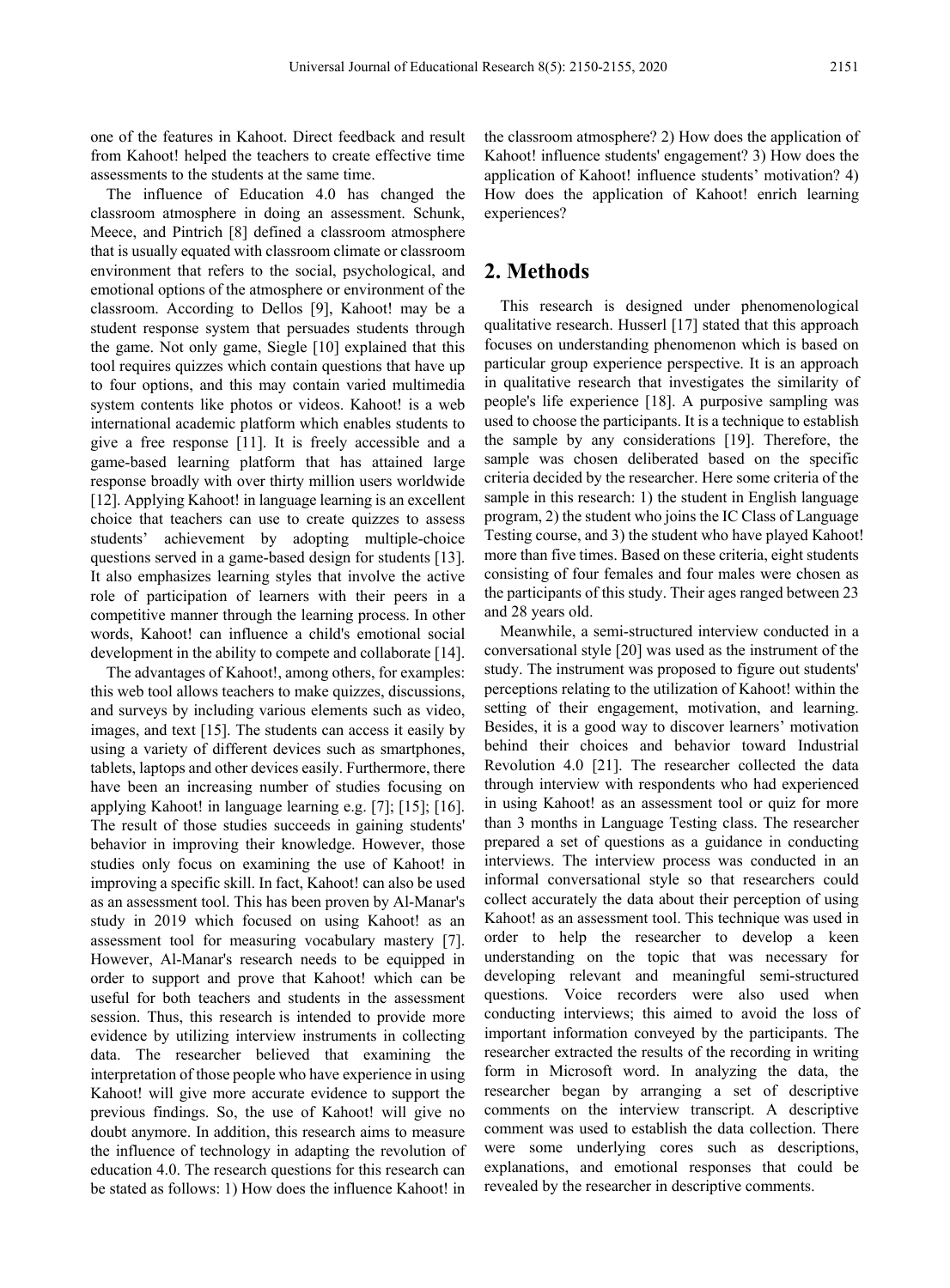## **3. Findings**

Based on data analysis, the researcher highlighted seven key conditions that indicate students' perception toward the use of Kahoot! as assessment tools: 1) attracting students' focus and attention 2) new learning styles' 3) interactive learning 4) facilitate learning 5) effective and instant feedback 6) increasing and retaining knowledge 7) fun and enjoyment. The participants' names were not included but they were only abbreviations, such as FS1 (the female student 1), MS2 (the male student 2), and so on. The researcher examines the result for each of the seven key categories within the following subsections.

*Attracting Students' Focus and Attention.* The data showed that 7 of 8 participants highlighted the use of Kahoot! as enabling them to more focus and keep their attention on learning activity. They said that they pushed themselves to keep focus not only in Kahoot! session but also after the session.

*"I need to keep my attention to the topic being delivered by the presenter to know what the answer is in Kahoot!*  later. Actually, it is kind of a good way to push the *students' attention to learning." (FS 4)*

*"If you want to succeed in completing the questions in the Kahoot! session, the important things that should be done is keeping our concentration and focus on the material being conveyed."* (MS 3)

The students mentioned that the use of Kahoot! as a learning evaluation tool was a better option. It motivated them to give their focus and attention amid the learning activity. Moreover, it can persuade them to tightly deal with the subject being presented in arranging the plan for a quiz to reply to the questions accurately.

*New Learning Styles.* The participants assumed Kahoot! as a unique way to do an assessment. They mentioned that learning with Kahoot! could create a fascinating learning style compared to traditional assessment styles; like doing an assignment by handwriting summarizes of the topic being presented.

*"The most interesting one that I like from using Kahoot! was it's really push students to adapt with education 4.0, new learning style, new assessing style, help us to simplify the teaching and learning process." (MS 4)*

*"Kahoot! is a new style of assessment, for a teacher, Kahoot! really helps us to minimize our time in correcting students' assignment" (MS 3)*

Kahoot! as an assessment tool can help students and teachers do the assessment. It helps students not to feel bored and nervous about working on quizzes, while the teachers can safe their time. The teachers did not need to check one by one the quiz result that has been done by students; the teacher simply looks at the final resume in the Kahoot! application.

*Interactive Learning.* Using Kahoot! offers students more possibilities to mingle or interact with their lecturer and classmates. They stated that Kahoot! make them more associated with their friends as well as with the lecturer, either during the class or after the learning session.

*"Kahoot! session made our classrooms become more interactive. We tend to did more discussions after all those questions being answering in order to reveal the appropriate answer or to expand our understanding about the topic in that question." (FS 3)*

*"We mostly did an effective discussion after the Kahoot! session, we usually compare our opinion and ideas with our friends. In the end, this helped us understand deeply about the topic being explained, tested using Kahoot!, and last discussed more clearly." (MS 1)*

The application of Kahoot! as an assessment tool provides a great influence on the students' learning experience. Correspondingly, it is supported by Plump and LaRosa [12] that found most of participant in their research are engaged with Kahoot!. The students noticed Kahoot! has created their learning a lot of pleasant, present in simple way, interactive and serving to the student to more comprehend their subjects. It can be concluded that Kahoot! can stimulate student participation to engage in learning activities.

*Facilitating Learning.* Almost all of the participants agreed that Kahoot! is a valuable education tool. They really appraise Kahoot! that can give a positive impact on their learning involvement. Six of the eight participants declared that participating in Kahoot! session might encourage them to keep in mind with the covered material so that they could complete the questions in Kahoot! session. Then, five participants notified that Kahoot! could increase their knowledge during the learning session.

*"You have to really listen to the explanation in order to answer correctly the questions in Kahoot!." (MS 1)*

*"Kahoot! motivated me to absorb all the material presented, not only to answer Kahoot! but more than that it was a learning process for me, and Kahoot! was very helpful." (FS 4)*

Based on the result above, we can see that students take pleasure of Kahoot! since it was connecting to the course by revolved advanced ideas and encouraging knowledge into applications of theory. The main function that students mentioned were, however, Kahoot! assisted revision and helped them to retain knowledge [22].

*Effective and Instant Feedback.* All participants stated that Kahoot! was truly impacting their learning. The post-Kahoot! session provides them to review the material, point out the different conclusions and facilitates them to assess their cognition as compared with their peers. This application gives them feedback right away after the quizzes finished. They can directly recognize whether their answers are true or false right after answering the question the question.

*"I can directly know that my answer is wrong, I usually make a note to review which parts I did not understand*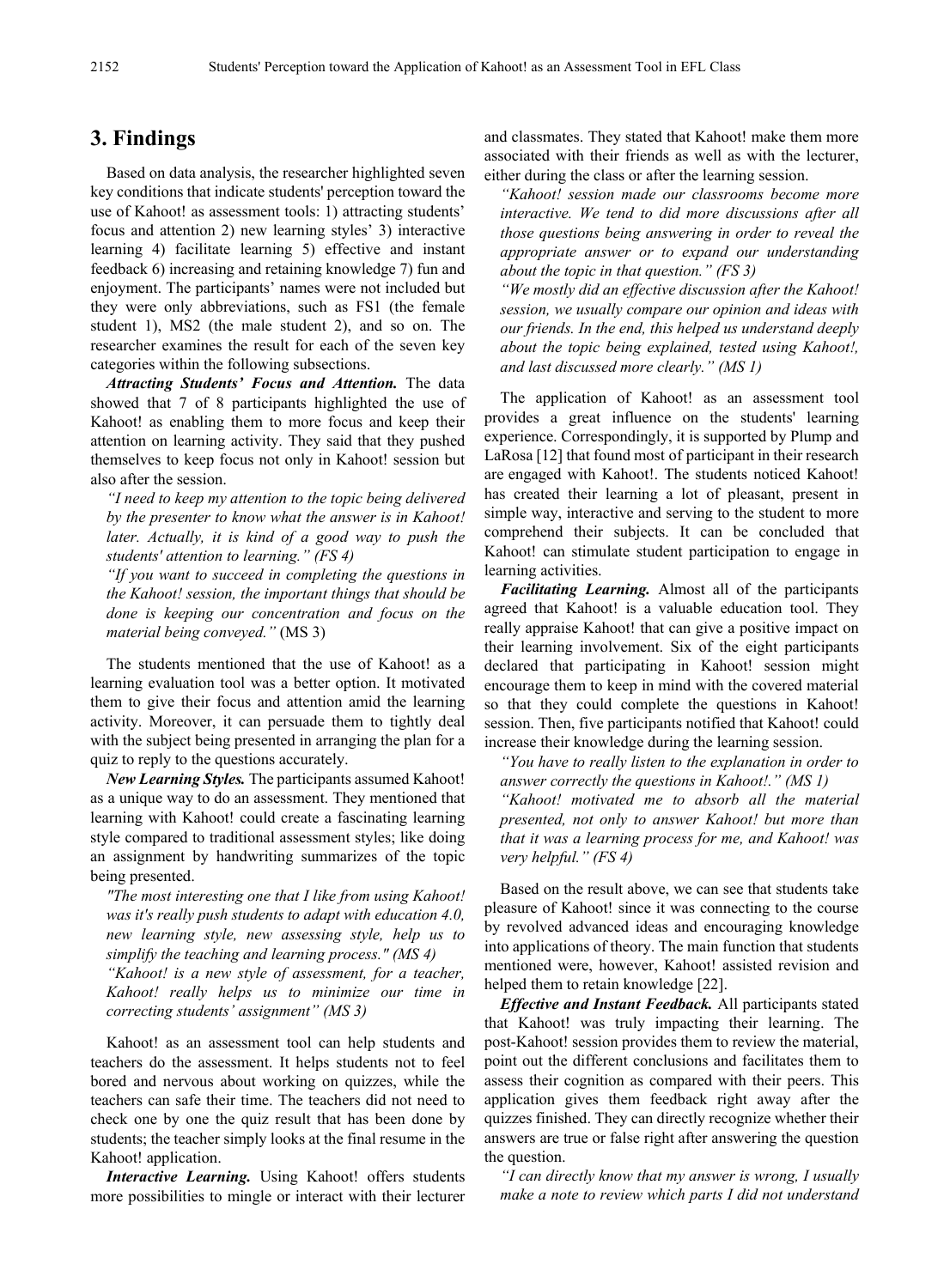#### *about the topic on that day." (MS 4)*

Besides, Kahoot! can attract students' curiosity when their answer is wrong. They will explore the answers and try to understand why they were wrong. Kahoot! really helped students to generate a deeper understanding that strongly supports students' engagement and retention of knowledge.

*Increasing and Retaining Knowledge.* The majority of the participants confessed that Kahoot! is a faster and easier e-learning platform that can stimulate their memory to keep interacts with the topic.

*Kahoot! was really helping me in correcting my understanding of the subject material being discussed, like when I got my answer was wrong, it will make me easier to remember that mistake. Then in the future that mistaken won't happen anymore." (FS 3)*

It can be said that Kahoot! helped students to comprehend more and retain the main focus during the lecture session, and also gave an update about what is being discussed. In addition, Kahoot! increased students' knowledge; they tend to remember more when new information was introduced through a Kahoot!.

*Fun and Enjoyment.* Based on the data collection, it showed that all participants enjoyed in using Kahoot! as an assessment tool. Kahoot! was claimedto create an energetic and fun class, this tool becomes an icebreaker for students. Kahoot! can also be viewed as a competition moment for students that will improve the classroom atmosphere. Ismail and Mohammad[23] proved that Kahoot! leads to students' engagement. The pleasant classroom atmosphere greatly helped students to learn, it motivates them to just accept the challenges, be competitive, and stimulate their learning.

*"It was really enjoyable in Kahoot! session, it is not a stressed assessment, I answered questions in a relax way." (FS 1)*

*"It is interesting Kahoot! pushes me to do my best, I always try to reach the top three positions. Kahoot! was really exciting session." (FS 2)*

Interestingly, almost all participants gave positive answers toward their perception of using Kahoot!. They strongly agreed that using Kahoot! as an assessment tool is fun. They perceived Kahoot! as an element that can push them in enhancing the learning activity, contributing to retaining their knowledge and engagement in the learning process. Therefore, the researcher elaborates the data gathering in order to answer the research question as stated at the beginning.

#### **4. Discussion**

Kahoot! gave students a lot of opportunities to have interaction with their friends, lecturer, and the learning

materials. It can be seen from participants' respond in answering the questions above. Most of them perceived that Kahoot! helped them in creating a new experience of learning which is represented as fun learning activity supported to a pleasant classroom atmosphere. This is really different learning experience compared to a conventional style that. This finding strengthens a study by Dellos [9] in promoting the use of Kahoot!, as safe, competitive, engaging and fun. Kahoot! is valuable not only for academic purposes but also for psychological purposes. The students show the curiosity when they are focused on the learning content and defend their attention throughout course. The researcher observed that the desire of the participants to increase their knowledge can be seen from their effort to keep concentrated to the course. Kahoot! was approved as a great tool to promote classroom interaction during and after the Kahoot! session, which strongly influences students' ability to remember the content which has been learned. Furthermore, Kahoot! can increase the interaction between students and lecturer; students and peers. It also influenced students' motivation to perform well in order to be better than their peers. In conclusion, Kahoot! makes the classroom atmosphere become more excited and fun.

Students believe that Kahoot! attracted their attention, mind, and interest throughout the course. Refer to the findings, it conveys that in a context of examining their answers whether that was correct or incorrect, the students attempt to understand and investigate why they were right or wrong. Based on this condition the students were able to establish a deeper understanding that strongly supports their ability to remember and engage in learning activity. These findings also support the previous research by Siegle [10] who stated that engagement can increases students' interactions with content, lecturer, and peers as well as enhances their creativity in many instances. Another notable outcome, researcher found that there is a shred of evidence that a depth understanding of the students was obtained from the results of the discussion after Kahoot! session has finished. After playing Kahoot! in a prominent condition, from the students' standpoint, it refers to the circumstances that authorize the students with lecturer doing discussion in a more enthusiastic situation and with the possibility for getting immediate feedback [22].

The findings have proven that students were considerably motivated by Kahoot! in the learning process. In addition, Kahoot! also promotes interaction between students and lecturers; students and peers within the classroom. Students were motivated to be concentrating on what is being discussed or presented if they wanted to get a good score in the Kahoot! session latter. It also motivated students to be more competitive within the course, where students were pushed by their own desire to see their names arise as the best scorer of the scoreboard. In accordance with this, Ismail and Mohammad [23] stated that Kahoot! may motivate students to encounter challenges and capable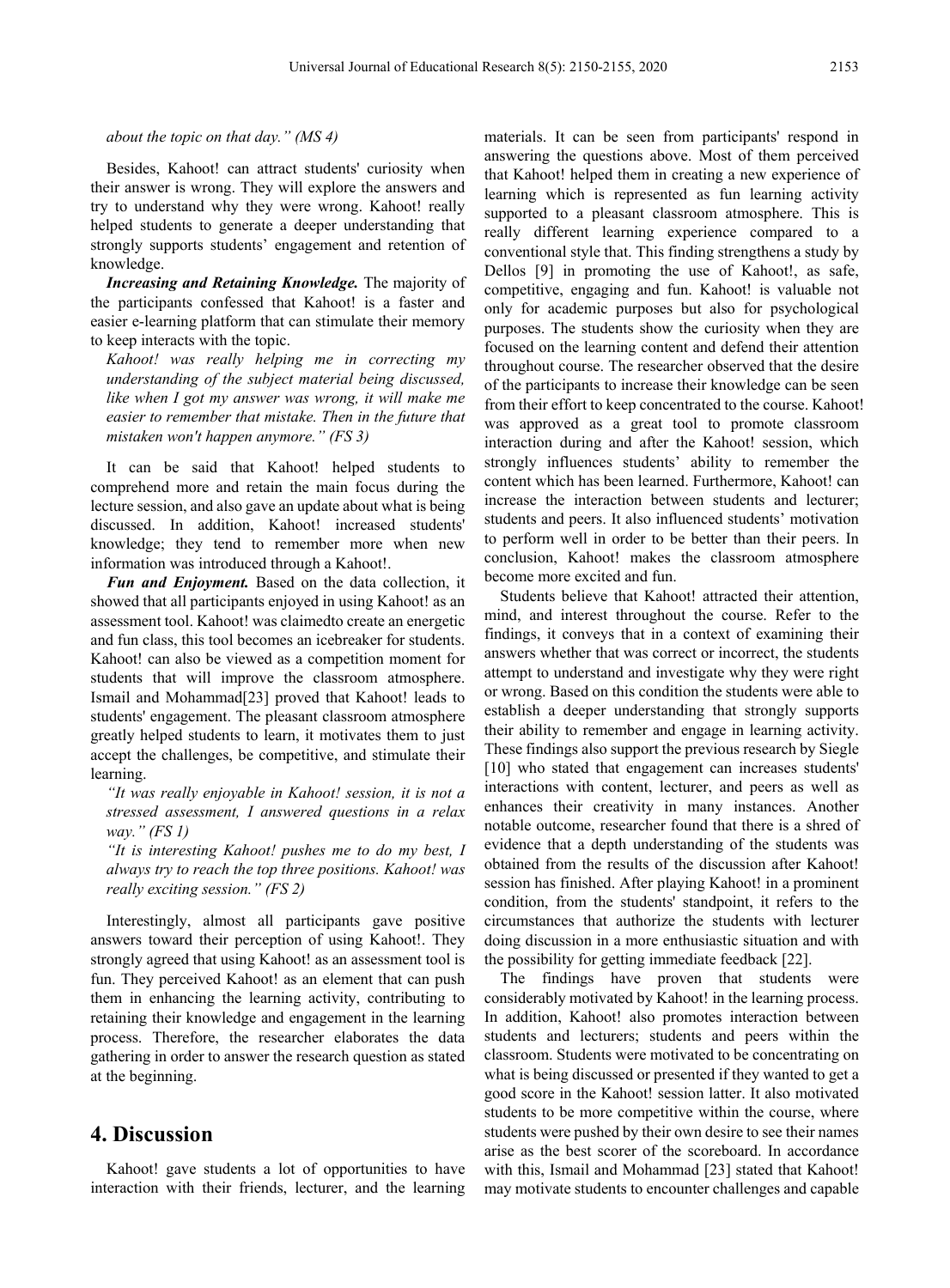to manage it, retain and encourage their interest in the learning process as well as worth the Kahoot! session as a helpful action for learning. Competition is commonly used as a tool within the classroom to extend students' motivation in learning. It was proven by the information obtained from the participants who admit that Kahoot! can stimulate their ambition to be competitive. However, Reeve and Deci in [24] stated that the competition may have consequents within the classroom. They assumed that competition will decrease overall performance, cooperation, and problem-solving, and additionally has a positive relationship with cheating. Therefore, the researcher used Kahoot! in the learning process which means to enhance students' attention and motivation, and also propose a healthy competition during classroom activity.

The participants agreed that using Kahoot! in learning process had a trustworthy influence on increasing knowledge, competence and ability. They stated that Kahoot! directs students to extend their attention and interaction within the classroom. In the study of Bicen and Kocakoyun [25], Kahoot! is really appropriate for teaching and learning activities. Kahoot! helps learners to develop cognitive skills like thinking and problem-solving. Moreover, it facilitates students to focus on significant subject matter that was delivered in classroom. In addition, the application of Kahoot! is not only increasing the learning atmosphere but also enhancing the information retention over the course [26].

### **5. Conclusions and Suggestion**

The expanding and development of technology has led the learning environment into competitive formation. That is why the researcher thinks that this study will be very important and beneficial to be conducted, not only as a research study but also as the information that will open our mind on Kahoot!. People will now know that Kahoot! is not only an application for fun but also an application which will help many teachers and students in improving the learning atmosphere. The data indicate that the use of Kahoot! in learning heightens student interest in the lesson and encourages them to become more ambitious for success. The use of Kahoot! in higher education has proven that this tool may be motivating and extremely helpful for the learning assessment. Kahoot! as assessment tools will lead students to become a lot of concerned and suppose more deeply concerning the topic underneath study and facilitate the constructing of knowledge and consideration on the portion of the students. This research suggests that the application of Kahoot! promotes larger student engagement in learning and fosters educational success. The results found, and in particular the fact that the students think about what they'd wish to continue using this application.

# **REFERENCES**

- [1] B.W. Pratolo and H.A. Solikhati, "The implementation of digital literacy in Indonesian suburban EFL classes," International Journal of Scientific and Technology Research, 9(1), 1508-1512, 2020
- [2] C. W. Anggraeni, "Promoting Education 4.0 in English for Survival Class: What are the Challenges?" Metathesis J. English Lang. Lit. Teach., vol. 2, no. 1, p. 12, 2018.
- [3] A. Aziz Hussin, "Education 4.0 Made Simple: Ideas For Teaching," Int. J. Educ. Lit. Stud., vol. 6, no. 3, p. 92, 2018.
- [4] H. Halimah, G. A. Ibrahim, and N. Lustyantie, "Cello As a Language Teaching Method in Industrial Revolution 4.0 Era," English Rev. J. English Educ., vol. 7, no. 1, p. 75, 2018.
- [5] M. Tara, "Assessment Summative and Formative- some Theoretical Reflections," Br. J. Educ. Stud., vol. 53, no. 4, pp. 466–478, 2005.
- [6] H. D. Brown, Language Assessment : Principles Classroom Practices. New York: Pearson Education, Inc., 2004.
- [7] M. A. Al-Manar, "Reviewing Students' Vocabulary Mastery by Using Kahoot at Holmesglen Partnering With University of Muhammadiyah Tangerang," J. Teach. Educ., vol. 1, no. 2, pp. 88–99, 2019.
- [8] D. H. Schunk, J. R. Meece, and P. R. Pintrich., Motivation in Education: Theory, Research, and Applications. New York: Pearson Education, Inc., 2012.
- [9] R. Dellos, "Kahoot! A Digital Game Resource for Learning," Int. J. Instr. Technol. Distance Learn., vol. 12, no. 4, pp. 49– 52, 2015.
- [10] D. Siegle, "Technology: Learning Can Be Fun and Games," Gift. Child Today, vol. 38, no. 3, pp. 192–197, 2015.
- [11] R. Byrne, "Kahoot Create Quizzes and Surveys Your Students Can Answer on Any Device," 2013. [Online]. Available: https://bit.ly/2KjzYFZ. [Accessed:05-Nov-2019 ].
- [12] C. M. Plump and J. LaRosa, "Using Kahoot! in the Classroom to Create Engagement and Active Learning: A Game-Based Technology Solution for eLearning Novices," Manag. Teach. Rev., vol. 2, no. 2, pp. 151–158, 2017.
- [13] C. K. Dewi, "Pengembangan Alat Evaluasi Menggunakan Aplikasi Kahoot Pada Pembelajaran Matematika Kelas X," Universitas Islam Negeri Raden Intan Lampung, 2018.
- [14] F. Rofiyarti and A. Y. Sari, "TIK Untuk Anak Usia Dini Penggunaan Platform Kahoot dalam Menumbuhkan Jiwa Kompetitif dan Kolaboratif Anak," J. Anak Usia Dini dan Pendidik. Anak Usia Dini, vol. 3, no. 3, pp. 164–172, 2017.
- [15] M. Mansur and D. Fadhilawati, "Applying Kahoot to Improve the Senior High School Students ' Vocabulary Achievement," Voices English Lang. Educ. Soc., vol. 3, no. 2, pp. 164–173, 2019.
- [16] J. Pede and A. Accardo, "The Effects of the Online Game